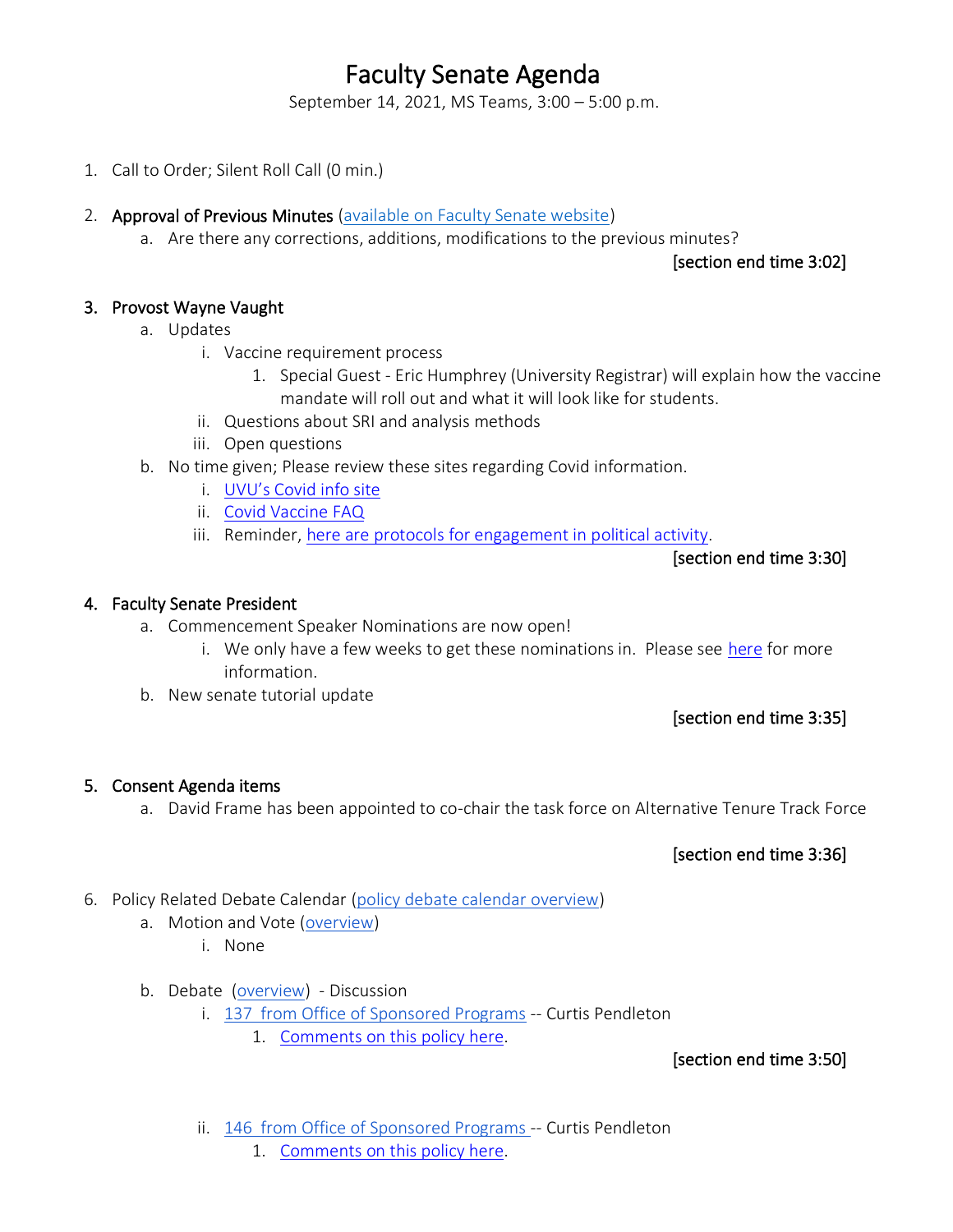- iii. 633 Annual Faculty Review –proposed Faculty Performance Evaluation and Feedback (complete rewrite). *With the rewrite of Policy 633 would be the deletion of Policy 638 - Post Tenure Review as it will be covered under Policy 633*
	- 1. [Current draft of the policy.](https://docs.google.com/document/d/165FcbmotArFpdu0_g9sKkOXZrbr3tDpf/edit?usp=sharing&ouid=107635503930651989069&rtpof=true&sd=true)
	- 2. [Comments](https://docs.google.com/document/d/1DjrzpI2GRJX7SRD1qFvst9jEdFHWbbeZVNF2DHaf1SQ/edit?usp=sharing) on this policy here.

[section end time 4:25]

- c. Read and comment [\(overview\)](https://drive.google.com/file/d/1qcAYtZh5lFnIa680jE2JKGygThjeMyzK/view?usp=sharing) introduction i. None
- d. Policies moving to stages  $3$  or  $4 -$ *No time allocated, update only. Can provide public comments but past senate comments.* i. none
- e. Policy proposals, Policies Entering Stage 1, or other Policy Related

[section end time 4:30]

- 7. Non-policy Related Action Calendar [\(non-policy debate calendar overview\)](https://docs.google.com/document/d/1zrPy0Fn9xcOhidd1XMgo1opj-lYb_9aTvLKg_NI1eLA/edit?usp=sharing)
	- a. Feedback requested
		- i. none
	- b. Updates on Non-policy Actions (as voted on by Senate) [\(overview\)](https://docs.google.com/document/d/1zrPy0Fn9xcOhidd1XMgo1opj-lYb_9aTvLKg_NI1eLA/edit#bookmark=id.20s1i57f673d) [no time given] i. none
	- c. Discuss Next Steps (and, as necessary, Vote on) Senate-Directed Action [\(overview\)](https://docs.google.com/document/d/1zrPy0Fn9xcOhidd1XMgo1opj-lYb_9aTvLKg_NI1eLA/edit#bookmark=id.1turi862unvt) i. None
	- d. Updates from proposals approved and being investigated (information items)
		- i. Syllabus checklist
		- ii. Resolution on the affirmation of anti-racism, inclusion, and diversity in teaching, scholarship, and training at UVU.
	- e. Incoming Proposals and Proposal Next Steps *Note: Senators must vote to entertain further discussion or action on incoming proposals. With a majority vote to further entertain the proposal, Senators must then propose and vote on how to pursue the proposal.*
		- i. None

### [section end time 4:35]

- 8. Teaching Excellence at UVU
	- a. Teaching is one of the most important aspects of our work at UVU, but it is very difficult to measure effectiveness of teaching.
	- b. Advancement of Teaching wants to [pilot these two tools this fall](https://www.uvu.edu/otl/peerobservation.html) and are seeking feedback from Senate on the usefulness of these tools.

## [section end time 4:45]

- 9. Administrative Updates *- No time allocated; written updates*
	- a. Fulton Library: Karen Sturtevant [\[link to update folder\]](https://drive.google.com/drive/folders/1CJZnOvFahmJJZJojR2XBd0U8PclC3aHK?usp=sharing)